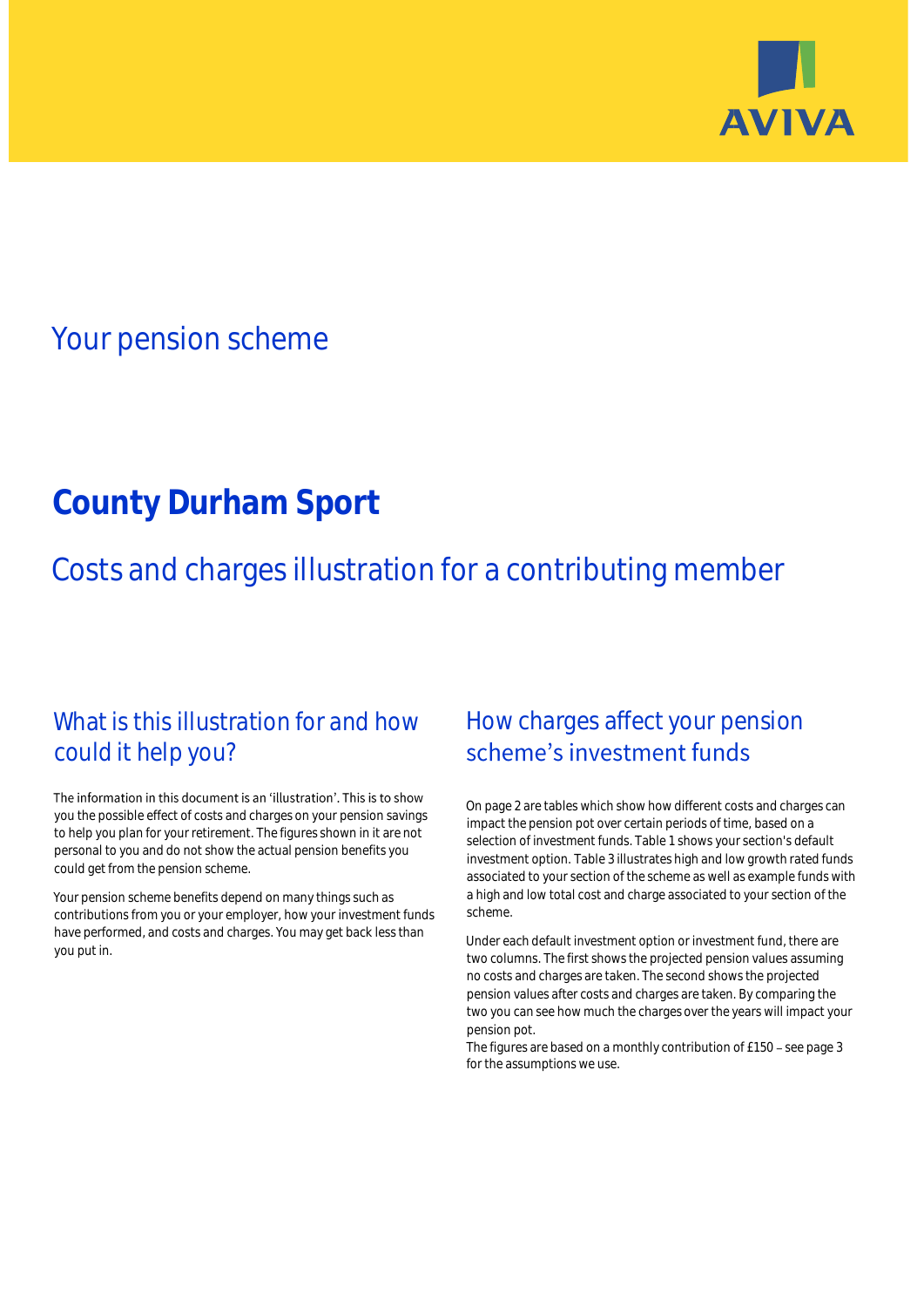| Illustration of effect of costs and charges on the Default Investment Option in<br><b>County Durham Sport</b> |                                        |                                    |  |  |  |  |  |
|---------------------------------------------------------------------------------------------------------------|----------------------------------------|------------------------------------|--|--|--|--|--|
|                                                                                                               | <b>My Future</b>                       |                                    |  |  |  |  |  |
| Assumed growth rate 3.2% (p.a.)                                                                               |                                        |                                    |  |  |  |  |  |
|                                                                                                               | Assumed costs and charges 0.59% (p.a.) |                                    |  |  |  |  |  |
| At end of year                                                                                                | Projected value assuming no            | <b>Projected value after costs</b> |  |  |  |  |  |
|                                                                                                               | costs and charges are taken            | and charges are taken              |  |  |  |  |  |
| $\mathbf{1}$                                                                                                  | £1,790                                 | £1,780                             |  |  |  |  |  |
| $\overline{2}$                                                                                                | £3,600                                 | £3,580                             |  |  |  |  |  |
| 3                                                                                                             | £5,430                                 | £5,380                             |  |  |  |  |  |
| 4                                                                                                             | £7,280                                 | £7,190                             |  |  |  |  |  |
| 5                                                                                                             | £9,140                                 | £9,000                             |  |  |  |  |  |
| 10                                                                                                            | £18,800                                | £18,200                            |  |  |  |  |  |
| 15                                                                                                            | £29,000                                | £27,600                            |  |  |  |  |  |
| 20                                                                                                            | £39,700                                | £37,300                            |  |  |  |  |  |
| 25                                                                                                            | £51,000                                | £47,100                            |  |  |  |  |  |
| 30                                                                                                            | £63,000                                | £57,200                            |  |  |  |  |  |
| 35                                                                                                            | £75,600                                | £67,500                            |  |  |  |  |  |
| 40                                                                                                            | £88,000                                | £77,300                            |  |  |  |  |  |
| 45                                                                                                            | £99,100                                | £85,800                            |  |  |  |  |  |
| 50                                                                                                            | £109,000                               | £92,600                            |  |  |  |  |  |

### **Table 2**

| List of Funds included in the Default Investment Option |                       |                    |
|---------------------------------------------------------|-----------------------|--------------------|
| <b>Fund name</b>                                        | <b>Total Cost and</b> | <b>Growth Rate</b> |
|                                                         | Charge (p.a.)         | (p.a.)             |
| Av My Future Consolidation-FPMFCONP                     | 0.56%                 | 2.40%              |
| Av My Future Growth-FPMFGROP                            | 0.62%                 | 3.60%              |
|                                                         |                       |                    |
|                                                         |                       |                    |
|                                                         |                       |                    |
|                                                         |                       |                    |
|                                                         |                       |                    |
|                                                         |                       |                    |
|                                                         |                       |                    |
|                                                         |                       |                    |

**Aviva Life & Pensions UK Limited.**

Registered in England No. 3253947. Registered office: Aviva, Wellington Row, York, YO90 1WR. Authorised by the Prudential Regulation Authority and regulated by the Financial Conduct Authority and the Prudential Regulation Authority. Firm Reference Number 185896. **aviva.co.uk** TEMP GFI NG071309 09/2018